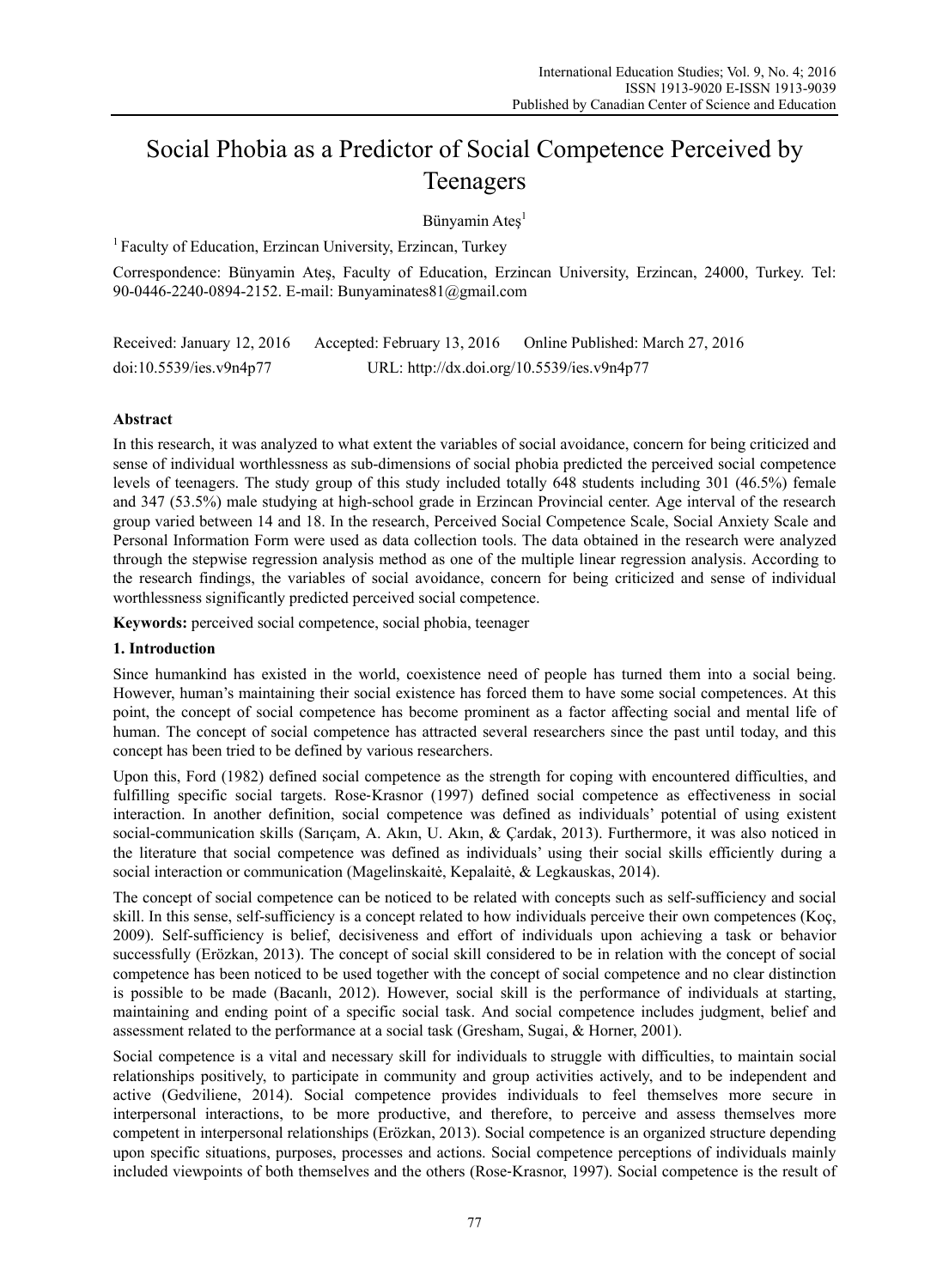past experiences, soul-searching, and interpersonal and social assessment (Coleman, 2003; Ten-Dam, & Volman, 2007).

The factors such as evaluation, task, criteria, age, gender, role, status, culture, etc. are efficient upon social competence standards (Ford, 1982; Torres, Cardelle-Elawar, Mena, & Sanchez, 2003; Rose‐Krasnor, 1997). There are different approaches for explaining and measuring the social competence, and these four are generally preferred to be used: Social skills, socio-metric status, relationships, and functional outcomes (Rose‐Krasnor, 1997). The main components of social competence are cooperation, politeness, candidness, dynamism, dominance, fussiness, ambition, friendship, interpersonal communication skills, fellowship, group acceptance, dependence, interest, assertiveness skills, trust, emotional control, impulse control and extroversion (Lianos, 2015; Rose‐Krasnor, 1997; Torres, Cardelle-Elawar, Mena, & Sanchez, 2003; Zsolnai, 2002). Social competence is a multi-dimensional structure. Social competence includes social, cognitive, affective and personal dimensions that are in an interaction with each other (Ford, 1982; Lianos, 2015; Márquez, Martín, & Brackett, 2006; Ferris, Perrewé, & Douglas, 2002).

When the literature related to the social competence was analyzed, it was noticed that as the level of social competence increased, loneliness (Zhang et al., 2014), behavioral problems and shyness (Chen et al., 2014), school anxiety (Magelinskaitė, Kepalaitė, & Legkauskas, 2014), negative automatic thoughts (Karahan, Sardoğan, Özkamalı, & Menteş, 2006) and depression (Payne & Jahoda, 2004) decreased; academic success (Green, Forehand, Beck, & Vosk,1980), positive peer relationships (Coleman, 2003), empathy, conflict resolution skills and qualified friendship relationships (Chow, Ruhl, & Buhrmester, 2013), social problem solving skills (Sumi, 2011), cognitive flexibility (Çelikkaleli, 2014) increased. Moreover, intrafamilial positive relationships (Lin & Yawkey, 2014), social support perceived from friends and teachers (Kaşık, 2009) were determined to be affecting the perception of social competence positively.

As could be understood from these research results, different variables were noticed to be efficient upon social competence perceptions of individuals. Apart from these variables, the problem of social phobia as a mental state affecting social competence perceptions, social relationships, and emotional health of individuals negatively was remarkable. In DSM-5, social phobia was defined as individuals' feeling a specific fear or anxiety in one or more than one social situations in which they will be evaluated by the others. Experienced social phobia causes individuals have loss of functionality in social, professional and other areas (DSM-5, 2014).

The social phobia has *physiologic indicators* (blush, dizziness, difficulty in breathing), *cognitive indicators*  (feeling of inadequacy and dissatisfaction towards the self), *emotional indicators* (being afraid of participating into talking or being the side who starts talking), and *behavioral indicators* (avoiding from social environments, meeting new people, refraining from authority) (Kearney, 2005; Kuzucu, 2013). Social phobia has a structure including three factors. These are called as (1) social avoidance, (2) concern for being criticized, and (3) sense of individual worthlessness (Özbay & Palancı, 2001). Social phobia is associated with different factors, and has a negative effect upon life of individuals (Hamarta, 2015; Hampel, Weis, Hiller, & Witthöft, 2011; Kircanski, Joormann, & Gotlib, 2015; Türe, 2009; Raffray, Bond, & Pelissolo, 2011; Richards et al., 2015). The individuals experiencing high level of social phobia (social avoidance, concern for being criticized and sense of individual worthlessness ) have been determined to have lower level of social competence perceptions, feel themselves under a social threat, and have lower expectations and social competence perceptions related to coping with social situations (Kashdan & Roberts, 2004).

The social competence perception and relevant social phobia has significant effects upon the life of individuals at any stage of life; and moreover, these effects are especially more prominent in adolescence period. Because the importance and value of social environment and the relationships established with this social environment increases in this period. During this period, the teenager will be in struggle for making its existence felt individually within the society. In this sense, social competence perception of the teenagers is an important skill in terms of mental health and developing healthy relationships with their social environments including most their friends and teachers. At this point, it could be considered that determining the variables predicting perceived social competence levels of teenagers will be important and beneficial in terms of protective mental health.

In reference to this information, in this research answer was sought to the question of "Do the variables of social avoidance, concern for being criticized and sense of individual worthlessness as sub-dimensions of social phobia significantly predict perceived social competence levels of teenagers?" Depending upon this problem sentence, sub-problems of the study included these: a) To what extent do the variables of social avoidance, concern for being criticized and sense of individual worthlessness predict perceived social competences of teenagers together?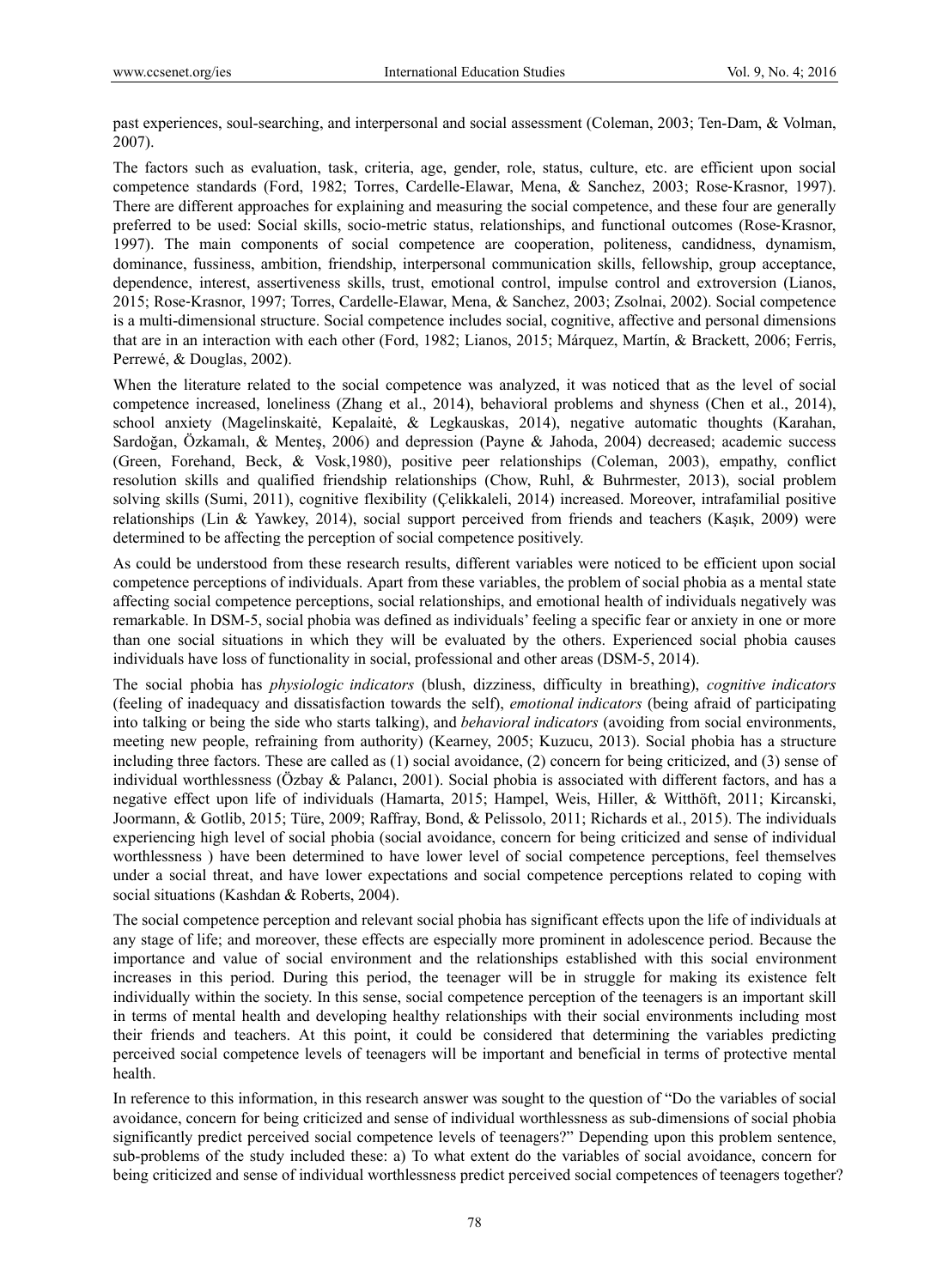b) How strong is each of these variables to predict perceived social competence levels of teenagers? c) What is the importance order of these variables for predicting the perceived social competence?

#### **2. Method**

#### *2.1 Research Model*

This research was a descriptive study on screening model related to analyzing to what extent the variables of social avoidance, concern for being criticized and sense of individual worthlessness as sub-dimensions of social phobia predicted the perceived social competence levels of teenagers.

# *2.2 Research Group*

The study group of this study included totally 648 students including 301 (46.5%) female and 347 (53.5%) male studying at high-school grade in Erzincan provincial center. The age interval of the study group varied between 14 and 18.

## *2.3 Data Collection Tools*

## 2.3.1 Perceived Social Competence Scale

The scale was developed by Anderson-Butcher, Iachini, and Amorose (2007), and adapted into Turkish culture by Sarıçam, A. Akın, U. Akın, and Çardak (2013). It was noticed in confirmatory factor analysis performed for the structural validity of the Perceived Social Competence Scale that the scale included 6 items in coherent with the original form and the items were mono-dimensional  $(x^2=7.34, SD=7, RMSEA=0.010, CFI=1.00, RFI=0.99$ , IFI=1.00, AGFI=.98, GFI=.99, NFI=.99 and SRMR=.018). Factor loads of the scale ranged from .57 and .80. Cronbach alpha internal consistency coefficient was found as .80. Moreover, corrected item-total correlations of the scale were determined to be ranged between .52 and .66. In this study, Cronbach Alpha reliability coefficient for all the scale was determined to be .81.

## 2.3.2 Social Anxiety Scale (SAS)

The scale was developed by Özbay-Palancı (2001). The scale includes three factors as (1) social avoidance, (2) concern for being criticized, and (3) sense of individual worthlessness. Positive linear relationships were found for MMPI Si sub-test  $(r=.43, p<001)$  used for the criteria validity of the test and sub-tests of sensitivity in interpersonal relationships ( $r=51$ ,  $p<001$ ), anxiety test ( $r=25$ ,  $p<01$ ), phobic anxiety ( $r=36$ ,  $p<001$ ), depression ( $r=40$ ,  $p<001$ ). Availability of the coherence related to the distribution was analyzed through reliability calculations. As result of the variance analysis, the result was found as significant at the level of  $F=68.58$ ,  $p<.001$ . Cronbach Alpha value calculated with internal consistency method for the reliability calculations was .89. The test had Likert type five-point grading at 0-4 interval. The increase at obtained scores proved the increase at SA level (Özbay-Palancı, 2001). In this study, Cronbach Alpha reliability coefficient of the scale was determined to be 0.85.

#### 2.3.3 Personal Information Form

The form was developed by the researcher in order to obtain personal information of the students creating the study group within the scope of the research.

#### *2.4 Collection of Data*

The data collection tools used in the research were performed to the students in groups by the researcher. Before performing the data collection tools to the groups, information related to the purpose of the research was provided. Volunteering of the students was essential for collecting the data. Implementations were maintained for nearly 45 minutes in each group.

# *2.5 Data Analysis*

In the research, normality and linearity of the data sets were primarily evaluated in order to determine whether the data were appropriate for the multiple linear regression analysis or not. Whether there were extreme values that complicated normality (multi-variable) and linearity assumptions was analyzed according to Mahalanobis distance (16.27), Cook's (Cook'<1) and Leverage Values (.000-.020). Additionally, kurtosis, skewness values and scatter and histogram graphics of data sets were also analyzed. The data of 21 participants were excluded from the data set because they had extreme values at a level affecting the data analysis. Beside data sets' providing linearity and normality conditions, sample size was also noticed to be at an adequate number when the number of variable was considered. Because finding no high correlation coefficient between the predictive variables as another assumption of multiple regression analysis, zero-order correlation coefficients, tolerance value, VIF and CI values were analyzed. It was determined that there was no correlation value over .80 possible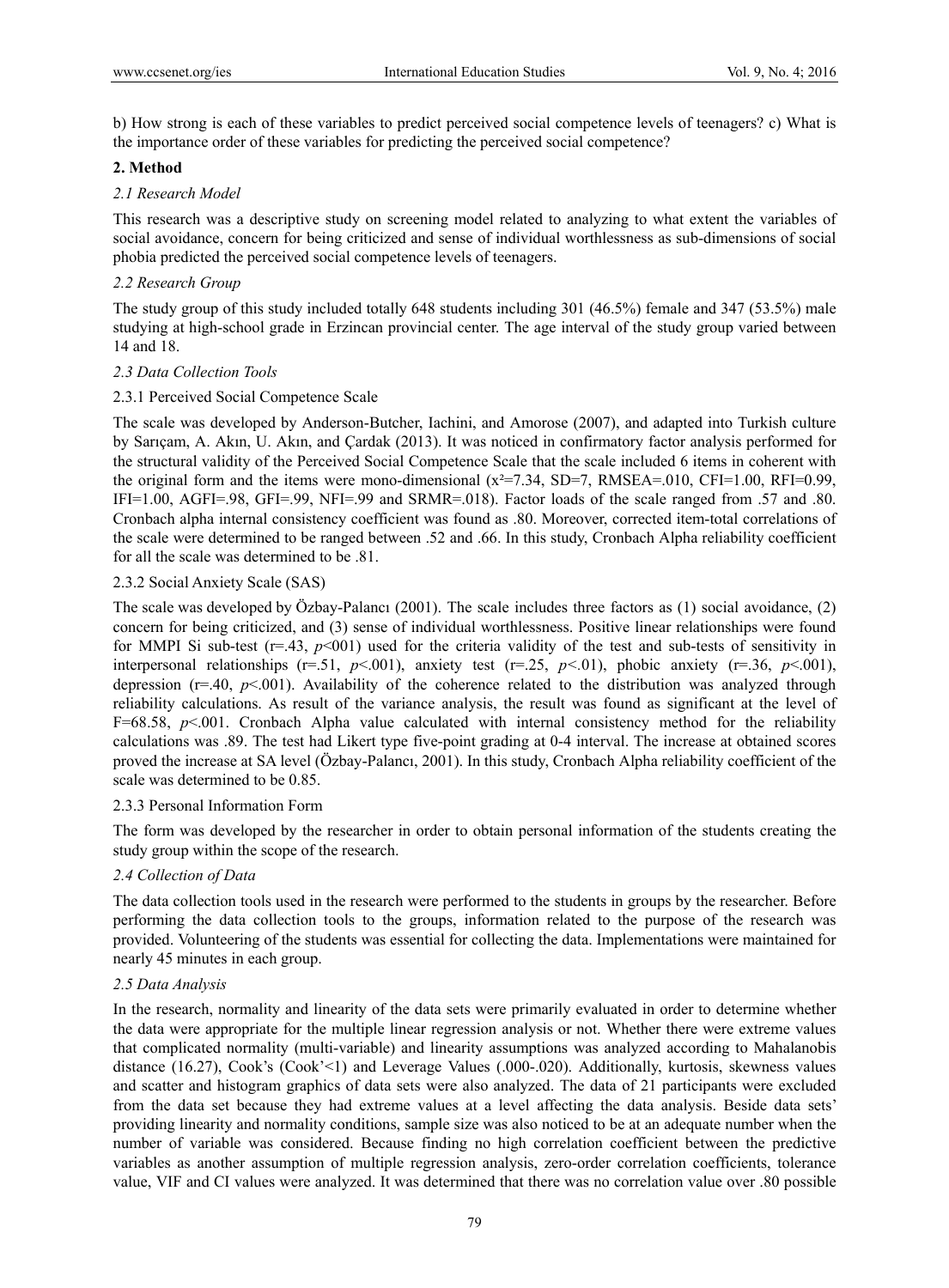to be defined as multiple correlation between the predictive variables (Table 1), tolerance value was over .20, VIF value was lower than 10, and CI value was lower than 30. Finally, Durbin-Watson value was analyzed in order to analyze independence of errors; and the value was noticed to be between 1 and 3 (DW=1.84), and comprised no problem.

Depending on these processes, obtained data were noticed to be appropriate for multiple linear regression analysis. The data obtained in the research were analyzed with stepwise regression analysis method as one of the multiple linear regression analysis. In the research, .05 level of significance was regarded (Akbulut, 2010; Büyüköztürk, 2011; Seçer, 2013).

#### **3. Findings**

In this section, the relationships between the predicted variable (Perceived Social Competence) and the predictive variables (Social Avoidance, Concern for Being Criticized and Sense of Individual Worthlessness) were primarily analyzed (Table 1). Subsequently, stepwise regression analysis as one of the multiple linear regression analysis methods was performed, and the results were presented in Table 2.

Table 1. Correlation coefficients related to perceived social competence, social avoidance, concern for being criticized, and sense of individual worthlessness

|        | P.S.C.    | S.A.     | C.B.C. | S.LW. |
|--------|-----------|----------|--------|-------|
| P.S.C. |           |          |        |       |
| S.A.   | $-498**$  |          |        |       |
| C.B.C. | $-.549**$ | $.695**$ |        |       |
| S.I.W. | $-.559**$ | $.590**$ | 744**  |       |

\*\*P<.01, P.S.C. (Perceived Social Competence), S.A. (Social Avoidance), C.B.C. (Concern for Being Criticized), S.I.W. (Sense of Individual Worthlessness).

When Table 1 was analyzed, it was noticed that there was negative significant relationships between perceived social competence and social avoidance, concern for being criticized and sense of individual worthlessness.

When ANOVA table that tested the relationship of predictive variables related to stepwise regression analysis with the predicted variable, and the significance of predictive variables' explaining the change in the predicted variable was analyzed, explained variance or regression model was determined to be statistically significant (p<.01). F values related to ANOVA table were presented in Table 2 ( $F_{1/646}$ =293.16;  $F_{2/645}$ =177.96;  $F_{3/644}$ =125.46; p<.01). According to this, predicting variables successfully achieved prediction process upon the model.

When Table 2 was analyzed, because stepwise regression analysis significantly predicted perceived social competence, the variables of "SA," "CBC," and "SIW" were determined to be processed during the stepwise regression analysis process. When both beta values and partial and zero-order correlation coefficients were analyzed, it was noticed that there was a negative significant relationship between the variable of social competence and the variables of "SA," "CBC," and "SIW." The variables of "SA," "CBC," and "SIW" explained approximately 37% of the total variance related to social competence (R= .607; R<sup>2</sup>=.369; P<.01).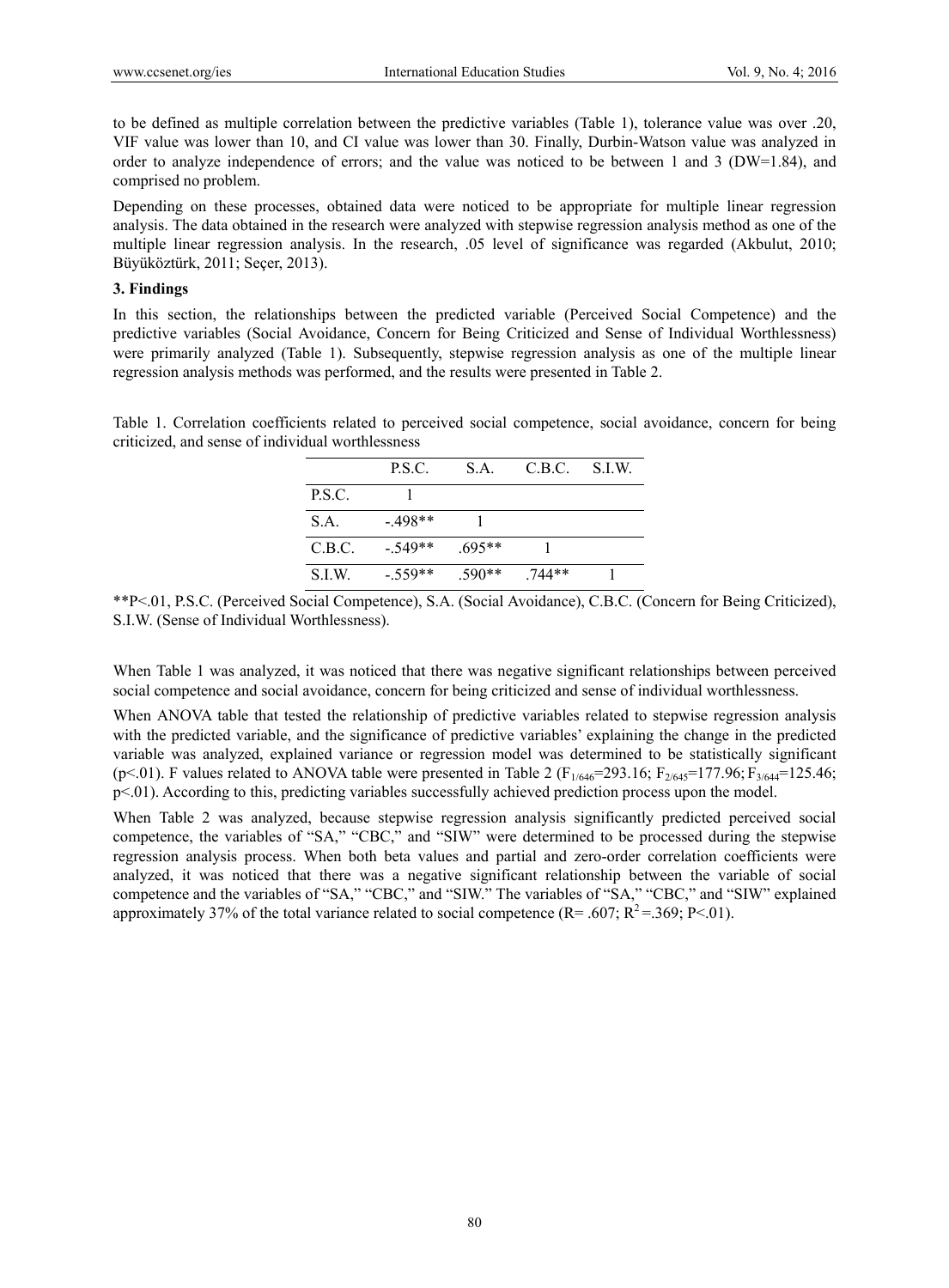| Model            |                  | U.C.<br>S. C. |             |            | Correlations   |         |                   |       |             |       |
|------------------|------------------|---------------|-------------|------------|----------------|---------|-------------------|-------|-------------|-------|
|                  | $\boldsymbol{B}$ | Std.<br>Error | <b>Beta</b> |            | Zero-Or<br>der | Partial | R                 | $R^2$ | F           | df    |
| $1st$ (Constant) | 30.80            | .651          |             | $47.35**$  |                |         |                   |       |             |       |
| S.I.W.           | $-.492$          | .029          | $-.559$     | $-17.12**$ | $-.559$        | $-.559$ | $.559^{a}$        | .312  | $293.16$ ** | 1/646 |
| $2nd$ (Constant) | 32.21            | .666          |             | $48.40**$  |                |         |                   |       |             |       |
| S.I.W.           | $-.358$          | .034          | $-.407$     | $-10.38**$ | $-.559$        | $-.379$ | $.596^{\rm b}$    | .356  | 177.96**    | 2/645 |
| S.A.             | $-.174$          | .026          | $-.258$     | $-6.59**$  | $-.498$        | $-.251$ |                   |       |             |       |
| $3rd$ (Constant) | 32.15            | .659          |             | 48.77**    |                |         |                   |       |             |       |
| S.I.W.           | $-.270$          | .042          | $-.306$     | $-6.46**$  | $-.559$        | $-.247$ |                   |       |             |       |
| S.A.             | $-122$           | .030          | $-.181$     | $-4.11**$  | $-.498$        | $-.160$ | .607 <sup>c</sup> | .369  | $125.46$ ** | 3/644 |
| C.B.C            | $-.133$          | .036          | $-196$      | $-3.68**$  | $-549$         | $-.144$ |                   |       |             |       |

Table 2. Stepwise multiple regression analysis results related to prediction of perceived social competence

\*\*P<.01 U. C. (Unstandardized Coefficients), S. C. (Standardized Coefficients).

Beta coefficient of "SIW" variable analyzed in the first step of stepwise regression analysis was ,-559 in predicting the social competences. T-test results related to significance of Beta coefficient was found as significant (t=-17.12; P<.01). The variable of "SIW" solely explained approximately 31% of perceived social competences of teenagers ( $R = 0.559$ ;  $R^2 = 0.312$ ).

In the second step of stepwise regression analysis, "SA" variable was added to "SIW" variable in the model. When the other variables that affected perceived social competence were kept as constant, the variables of "SIW" and "SA" together explained approximately 36% of perceived social competence (R= .596; R<sup>2</sup>=.356). When the other variables in the model were kept as constant, Beta coefficient of "SIW" variable was -.407; and Beta coefficient of "SA" variable was -.258. T-test results related to the significance of Beta coefficient was determined as significant ( $t_{\text{SIW}}$ =-10.38; P<.01/ $t_{SA}$ =-6.59; P<.01).

In the third step of stepwise regression analysis, "CBC" variable was also added to the "SIW" and "SA" variables in the model. When the other variables affecting perceived social competence were kept as constant, "SIW," "SA," and "CBC" variables together explained approximately "37% of perceived social competence  $(R=.607; R^2=.369)$ . When the other variables in the model were kept as constant, Beta coefficient of "SIW" was -.306; Beta coefficient of "SA" variable was -.181, and Beta coefficient of "CBC" variable was -.196. T-test results related to the significance of Beta coefficient was found as significant ( $t_{\text{SIW}}$ =-6.46; P<.01/ $t_{SA}$ =-4.11;  $P < 01/t_{CBC} = -3.68$ ;  $P < 01$ ).

According to t-test results related to the significance of Beta coefficients and Beta coefficients included into the model in the third step, the variables of SIW, SA and CBC were determined to significantly predict perceived social competence. When Beta values related to the variables in the model were considered, perceived social competences of teenagers were significantly predicted by "SIW" in the first rank, by "CBC" in the second rank, and by "SA" in the third rank. In other words, relative importance order of predictive variables upon perceived social competence was as "SIW," "CBC," and "SA."

#### **4. Conclusion, Discussion and Suggestions**

At the end of the study, it was found that there were negative significant relationships between perceived social competences of teenagers and social avoidance, concern for being criticized and sense of individual worthlessness. Furthermore, the variables of social avoidance, concern for being criticized and sense of individual worthlessness were determined to be significant predictors of perceived social competence variable. These three variables together explained approximately 37% of the perceived social competence. Perceived social competences of teenagers were significantly predicted by "SIW" in the first rank, by "CBC" in the second rank, and by "SA" in the third rank.

When the results above were considered, all sub-dimensions of social phobia as social avoidance, concern for being criticized and sense of individual worthlessness were noticed to be significant predictors of perceived social competence in teenagers. In this sense, one way of increasing social competence perceptions in teenagers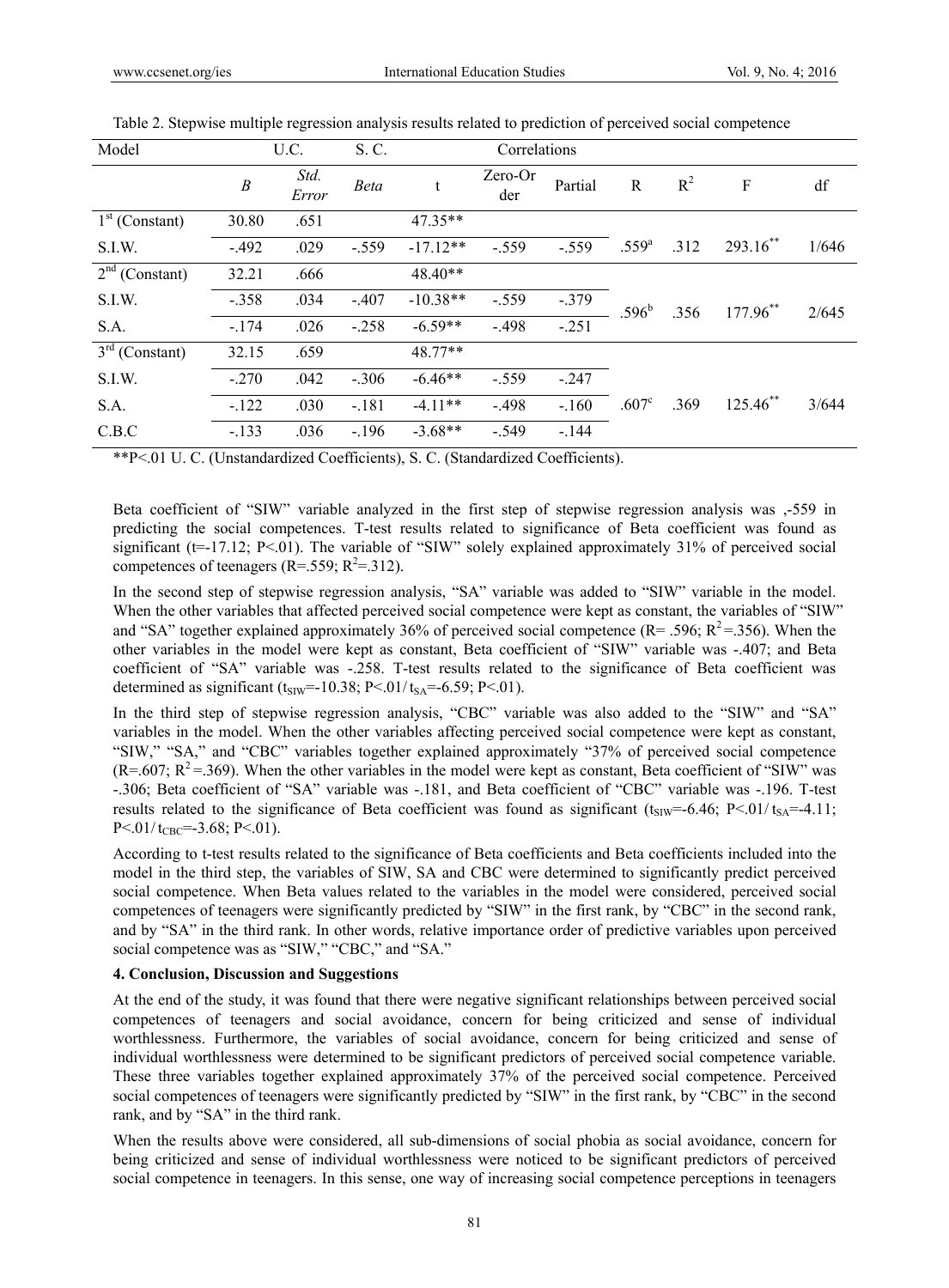is mentioned to be possible through decreasing their social phobia levels. Social competence skill emerging as an important skill for human as a social existence to take a place in the society is essential at every stage of life, and becomes especially more significant during the adolescence period. Because quality and efficiency level of the relationship established with the social surrounding not only affects social relationships of teenagers who lean to social surrounding more rather than the family but their mental health, as well. Teenagers' perceiving themselves competent in their social relationships can contribute upon their establishing more qualified, efficient and healthy relationships. In this sense, determining the factors possible to affect the social competence perceptions of teenagers and protective mental health studies to be carried out in this framework is considered to be important.

Within the scope of this study, it was possible to mention that the teenagers with low level of perceived social competence could experience social phobic symptoms such as feeling worthlessness, dissatisfaction with the self, not accepting criticism and personal traits, being afraid of behaving wrongly, and avoiding from establishing social relationship and communication at high levels. In other words, because teenagers with high social phobia felt themselves under threat socially, they were considered to have lower social competence perceptions related to feeling themselves secure in social relationships, coping with social problems, and being an active member of the society.

According to the results obtained in this research, it was determined that sense of individual worthlessness variable significantly predicted perceived social competence of teenagers at the first rank, and there was a negative significant relationship between the variables. In the relevant literature, perceived social competence was noticed to be discussed and analyzed with different variables (Boling, Barry, Kotchick, & Lowry, 2011; Castedo, Juste, & Alonso, 2015; Chow, Ruhl, & Buhrmester, 2013; Çelikkaleli, 2014; Erözkan, 2013; Lianos, 2015; Traş & Arslan, 2013). However, the studies in which perceived social competence and sense of individual worthlessness as a sub-dimension of social phobia were discussed and analyzed together has been fairly limited (Kashdan & Roberts, 2004). Sense of individual worthlessness reflects contents such as feeling self as worthless, dissatisfaction with the self, not accepting help from the others, failure identity, and not accepting criticism and personal traits (Özbay & Palancı, 2001). Such feelings can negatively affect self-confidence, belief, and social competence perception level of teenagers in social interactions and communications. And this negatively affects social relationships and mental health. At this point, increasing social competence perception levels of teenagers, decreasing their sense of individual worthlessness and providing them to feel as a valuable member of the society have been considered to be essential in terms of mental health.

In this study, it was determined that the variable of concern for being criticized significantly predicted perceived social competence of teenagers at the second rank, and there was a negative significant relationship between the variables. In the literature, it was noticed that both concern for being criticized as sub-dimension of social phobia and perceived social competence variables were discussed and analyzed together with different variables. In previous studies, it was determined that high level of social phobia (concern for being criticized) negatively affected life of individuals, and high level of perceived social competence created a positive effect upon individuals (Connolly, 1989; Baltacı & Hamarta, 2013; Erözkan, 2011; Márquez, Martín, & Brackett, 2006). Furthermore, because the individuals with high level of concern for being criticized as the most important indicator and sub-dimension of social phobia felt themselves under threat socially, they were noticed to have low competence perceptions related to coping with social problems (Usher, Burrows, Schwartz, & Henderson, 2015; Thomasson & Psouni, 2010).

The concern for being criticized is a factor including worries such as the redundancy of self-control efforts, and fear for being rejected and humiliated (Özbay & Palancı, 2001). Teenagers with such concerns act by the thought of making mistakes while fulfilling a social process. It has also been considered that self-perception and belief of teenagers with the concern for being criticized and making mistakes in their social interaction and communications are possible to be affected negatively from this. In this sense, high level concern for being criticized is possible to be mentioned as decreasing perceived social competence levels of teenagers. Therefore, teenagers' level of being criticized can be decreased in order to increase perceived social competence levels of teenagers.

In the research, it was determined that the variable of social avoidance significantly predicted perceived social competence of teenagers at the third rank, and there was a negative significant relationship between the variables. It was noticed in the relevant literature that high level of perceived social competence level created positive effects upon the individuals; however, social phobia and social avoidance as an important sub-dimension of social phobia had negative effects (Connolly, 1989; Güneş & Traş, 2013; Kircanski, Joormann, & Gotlib, 2015; Malik & Shujja, 2013; Sumi, 2011; Türe, 2009).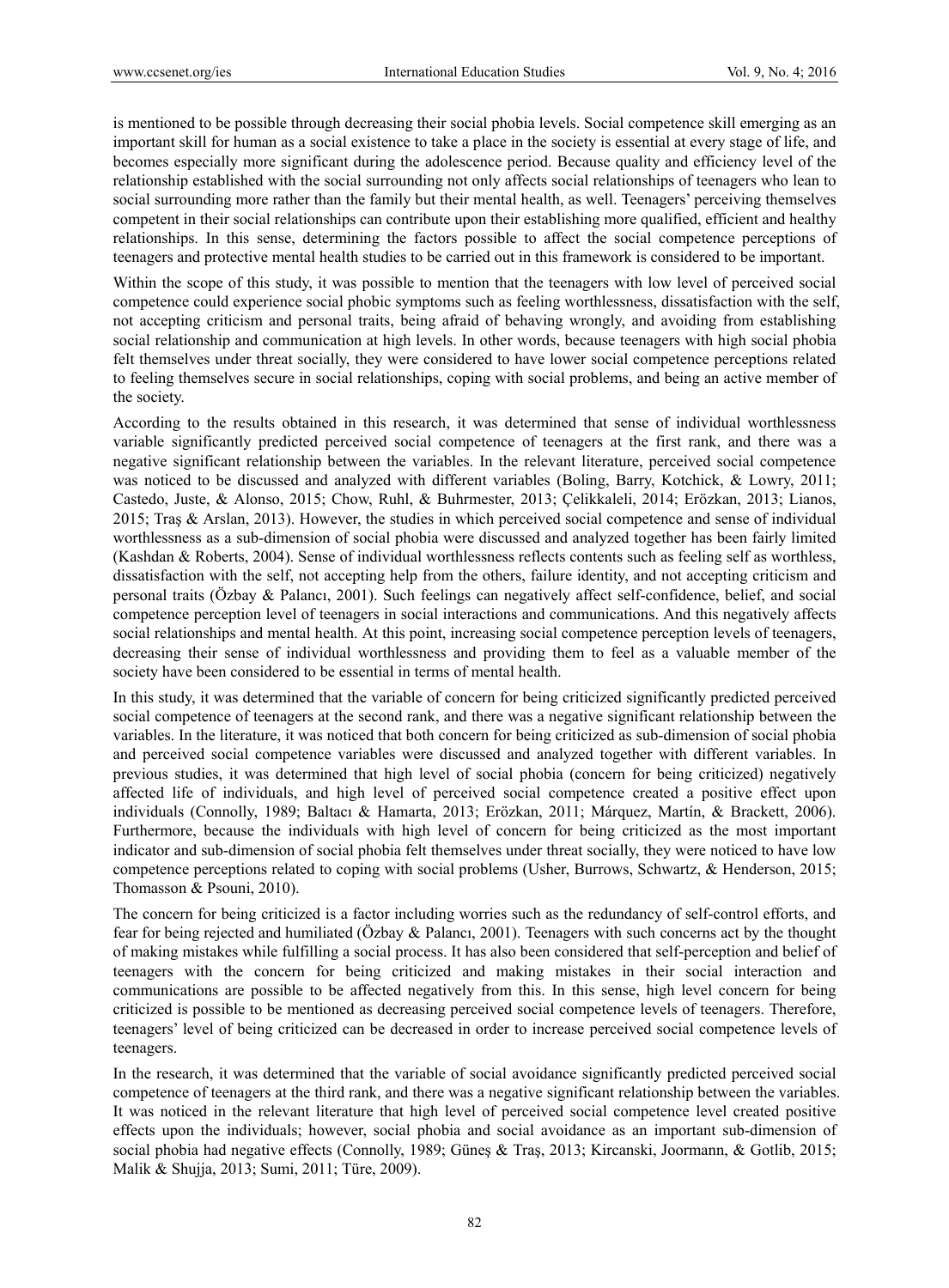Social avoidance includes various situations and symptoms possible to be discussed within the scope of social phobia such as avoiding from social relationships, reluctance for establishing communication, anxiety towards social interaction, speech impediment, and experiencing fear for going into the crowd and authority anxiety (Özbay & Palancı, 2001). Avoidance of teenagers experiencing such problems from social environments and interactions can negatively affect their social competence perceptions. That is to say, if teenagers are continuously trying to avoid from social environments and reflects situational social phobic symptoms, this will negatively affect their belief, thought and perception related to their being efficient in social environments. In other words, the social competence perceptions of teenagers who experience social phobia before or during the social relationship and communication and, therefore, avoid from such environments are possible to be affected negatively from this. In this sense, social avoidance can be mentioned as one of the factors affecting social competence perceived at low level in teenagers.

Finally, perceived social competence level not only affects social relationships of teenagers but also their mental health; and decreasing sense of individual worthlessness, social avoidance and concern for being criticized will be efficient upon increasing perceived social competence levels of teenagers. These suggestions were offered as result of this study:

- The research group of this study included teenagers studying at high school grade in Erzincan Provincial center. Such a study can also be carried out with different research groups such as the ones who are not maintaining their educational process.
- In this study, sub-dimensions of social phobia were discussed as the predictor of perceived social competences. Different variables that can also predict perceived social competences of teenagers are also possible to be analyzed.
- At the end of this study, it was determined that sense of individual worthlessness, social avoidance and concern for being criticized as sub-dimensions of social phobia significantly predicted perceived social competences of teenagers. At this point, further studies (seminar, conference, psycho-educational group therapies, psychological counseling support, peer groups, etc.) can be carried out related to decreasing sense of individual worthlessness, social avoidance and concern for being criticized in teenagers, increasing their social competence perceptions.
- On this subjects, similar studies can be carried out towards families, teachers, etc. who have direct or indirect effects upon teenagers.

#### **References**

Akbulut, Y. (2010). *Sosyal bilimlerde SPSS uygulamaları*. İstanbul: İdeal Kültür Yayıncılık.

- Amerikan Psikiyatri Birliği.(2014). *Ruhsal bozuklukların tanısal ve sayımsal elkitabı* (5. Baskı). (DSM-5), *tanı ölçütleri başvuru elkitabı'ndan* (Çev. E. Köroğlu). Ankara: Hekimler Yayın Birliği.
- Bacanlı, H. (2012). *Sosyal beceri eğitimi* (4. Baskı). Ankara: Pegem Akademi Yayıncılık.
- Baltacı, Ö., & Hamarta, E. (2013). Üniversite öğrencilerinin sosyal kaygı, sosyal destek ve problem çözme yaklaşımları arasındaki ilişkinin incelenmesi. *Eğitim ve Bilim*, *38*(167), 226-240.
- Boling, M. W., Barry, C. M., Kotchick, B. A., & Lowry, J. (2011). Relations among early adolescents' parent-adolescent attachment, perceived social competence, and friendship quality. *Psychological Reports*, *109*(6), 819-841. http://dx.doi.org/10.2466/02.07.09.21.PR0.109.6.819-841
- Büyüköztürk, Ş. (2011). *Sosyal bilimler için veri analizi el kitabı* (15. Baskı). Ankara: Pegem Akademi Yayıncılık.
- Castedo, A. L., Juste, M. P., & Alonso, J. D. (2015). Social competence: Evaluation of assertiveness in Spanish adolescents. *Psychological Reports*, *116*(1), 219-229. http://dx.doi.org/10.2466/21.PR0.116k12w5
- Çelikkaleli, Ö. (2014). Ergenlerde bilişsel esneklik ile akademik, sosyal ve duygusal yetkinlik inançları arasındaki ilişki. *Eğitim ve Bilim*, *39*(176), 347-354.
- Chen, X., Zhang, G., Liang, Z., Zhao, S., Way, N., Yoshikawa, H., & Deng, H. (2014). Relations of behavioural inhibition with shyness and social competence in Chinese children: Moderating effects of maternal parenting. *Infant and Child Development*, *23*(3), 343-352. http://dx.doi.org/10.1002/icd.1852
- Chow, C. M., Ruhl, H., & Buhrmester, D. (2013). The mediating role of interpersonal competence between adolescents' empathy and friendship quality: A dyadic approach. *Journal of Adolescence*, *36*(1), 191-200. http://dx.doi.org/10.1016/j.adolescence.2012.10.004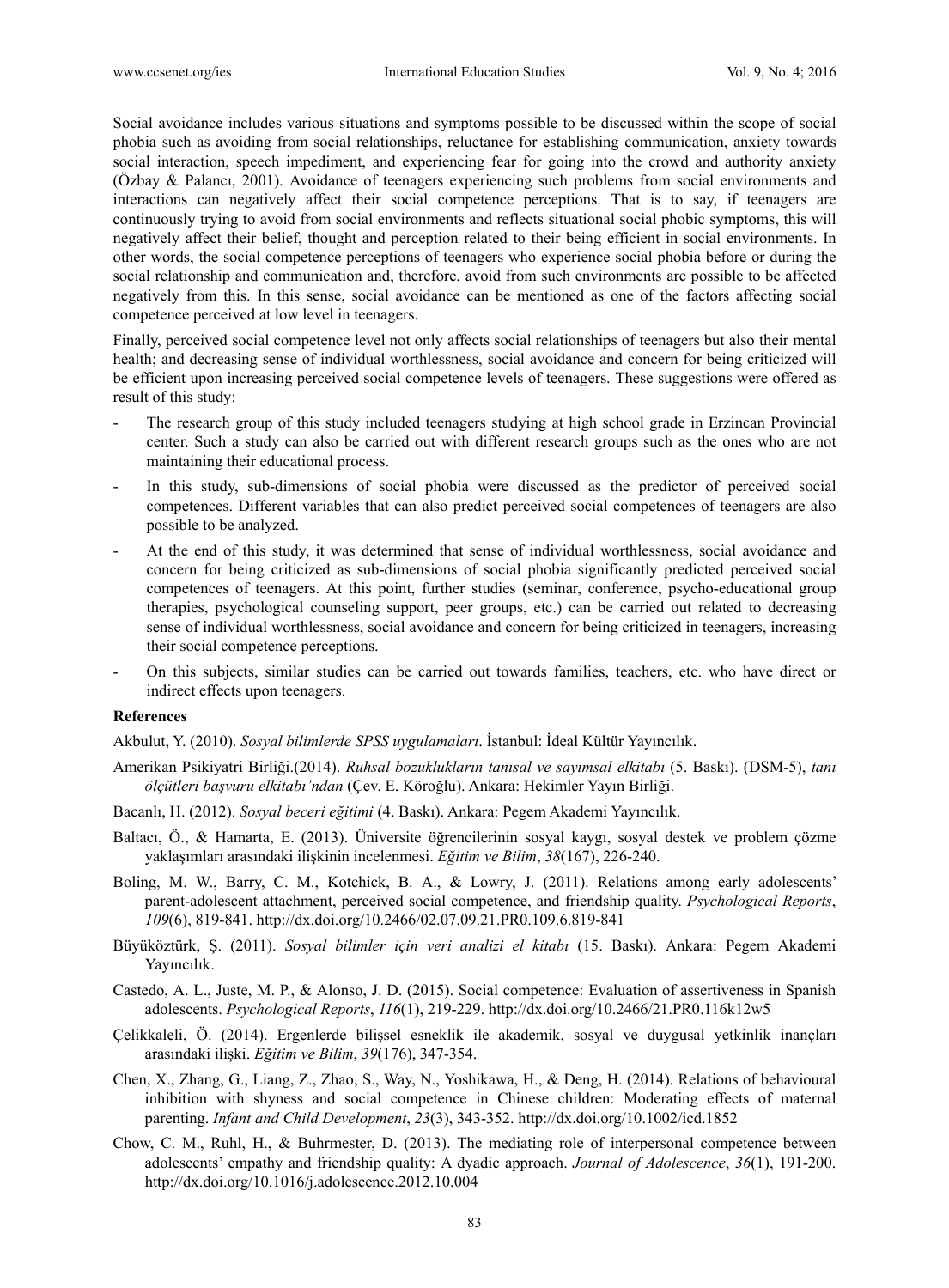- Coleman, P. K. (2003). Perceptions of parent–child attachment, social self-efficacy and peer relationships in middle childhood. *Infant and Child Development*, 12, 351-368. http://dx.doi.org/10.1002/icd.316
- Connolly, J. (1989). Social self-efficacy in adolescence: Relations with self-concept, social adjustment, and mental health. *Canadian Journal of Behavioural Science*, *21*(3), 258-269. http://dx.doi.org/10.1037/h0079809
- Erözkan, A. (2011). Kaygı duyarlığı ve sosyal kaygının depresyon üzerindeki yordayıcı rolü. *Journal of New World Sciences Academy*, *6*(1), 1119-1128.
- Erözkan, A. (2013). İletişim becerileri ve kişilerarası problem çözme becerilerinin sosyal yetkinliğe etkisi. *Kuram ve Uygulamada Eğitim Bilimleri*, *13*(2), 731-745.
- Ferris, G. R., Perrewé, P. L., & Douglas, C. (2002). Social effectiveness in organizations: Construct validity and research directions. *Journal of Leadership & Organizational Studies*, *9*(1), 49-63. http://dx.doi.org/10.1177/107179190200900104
- Ford, M. E. (1982). Social cognition and social competence in adolescence. *Developmental Psychology*, *18*(3), 323-340. http://dx.doi.org/10.1037/0012-1649.18.3.323
- Gedviliene, G. (2014). The case of Lıthuanıa and Belgıum: Teachers and students' social competence. *European Scientific Journal*, *10*(13), 181-294.
- Green, K. D., Forehand, R., Beck, S. J., & Vosk, B. (1980). An assessment of the relationship among measures of children's social competence and children's academic achievement. *Child Development*, *51*(4), 1149-1156. http://dx.doi.org/10.2307/1129556
- Gresham, F. M., Sugai, G., & Horner, R. H. (2001). Interpreting outcomes of social skills training for students with high-incidence disabilities. *Exceptional children*, *67*(3), 331-344.
- Güneş, F., & Traş, Z., (2013). Üniversite öğrencilerinin sosyal problem çözme düzeylerinin sosyal yetkinlik açısından incelenmesi**.** *The Journal of Academic Social Science Studies*, *6*(7), 1099-1108.
- Hamarta, E. (2015). Ergenlerde sosyal kaygının stresle başa çıkma yaklaşımlarına göre incelenmesi. *Eğitim ve Bilim*, *40* (180), 125-134.
- Hampel, S., Weis, S., Hiller, W., & Witthöft, M. (2011). The relations between social anxiety and social intelligence: A latent variable analysis. *Journal of Anxiety Disorders*, *25*(4), 545-553. http://dx.doi.org/10.1016/j.janxdis.2011.01.001
- Karahan, T. F., Sardoğan, M. E., Özkamalı, E., & Menteş, Ö. (2006). Lise öğrencilerinde sosyal yetkinlik beklentisi ve otomatik düşüncelerin, yaşanılan sosyal birim ve cinsiyet açısından incelenmesi. *Türk Psikolojik Danışma ve Rehberlik Dergisi*, *3*(26), 35-45.
- Kashdan, T. B., & Roberts, J. E. (2004). Social anxiety's impact on affect, curiosity, and social self-efficacy during a high self-focus social threat situation. *Cognitive Therapy and Research*, *28*(1), 119-141. http://dx.doi.org/10.1023/B:COTR.0000016934.20981.68
- Kaşık, D. Z. (2009). *Ergenlerde karar verme stilleri ve algılanan sosyal destek düzeylerinin sosyal yetkinlik beklentisi ve bazı değişkenler açısından incelenmesi* (Yüksek lisans tezi). Selçuk Üniversitesi Sosyal Bilimler Enstitüsü, Konya.
- Kearney, C. A. (2005). *Social anxiety and social phobia in youth*. USA: Springer Science and Business Media İnc.
- Kircanski, K., Joormann, J., & Gotlib, I. H. (2015). Attention to emotional information in social anxiety disorder with and without co-occurring depression. *Cognitive Therapy and Research*, *39*(2), 153-161. http://dx.doi.org/10.1007/s10608-014-9643-7
- Koç, G. (2009). Gelişim ve öğrenme. In A. Ulusoy (Ed.), *Sosyal öğrenme kuramı* (pp. 206-243). Ankara: Anı Yayıncılık.
- Kuzucu, Y. (2013). *Küçükler için büyüklere çocuk ve ergen ruh sağlığı* (3. Baskı). Ankara: Pegem Akademi Yayıncılık.
- Lianos, P. G. (2015). Parenting and social competence in school: The role of preadolescents' personality traits. *Journal of Adolescence*, *41*, 109-120. http://dx.doi.org/10.1016/j.adolescence.2015.03.006
- Lin, Y. C., & Yawkey, T. (2014). Parents' play beliefs and the relationship to children's social competence. *Education*, *135*(1), 107-114.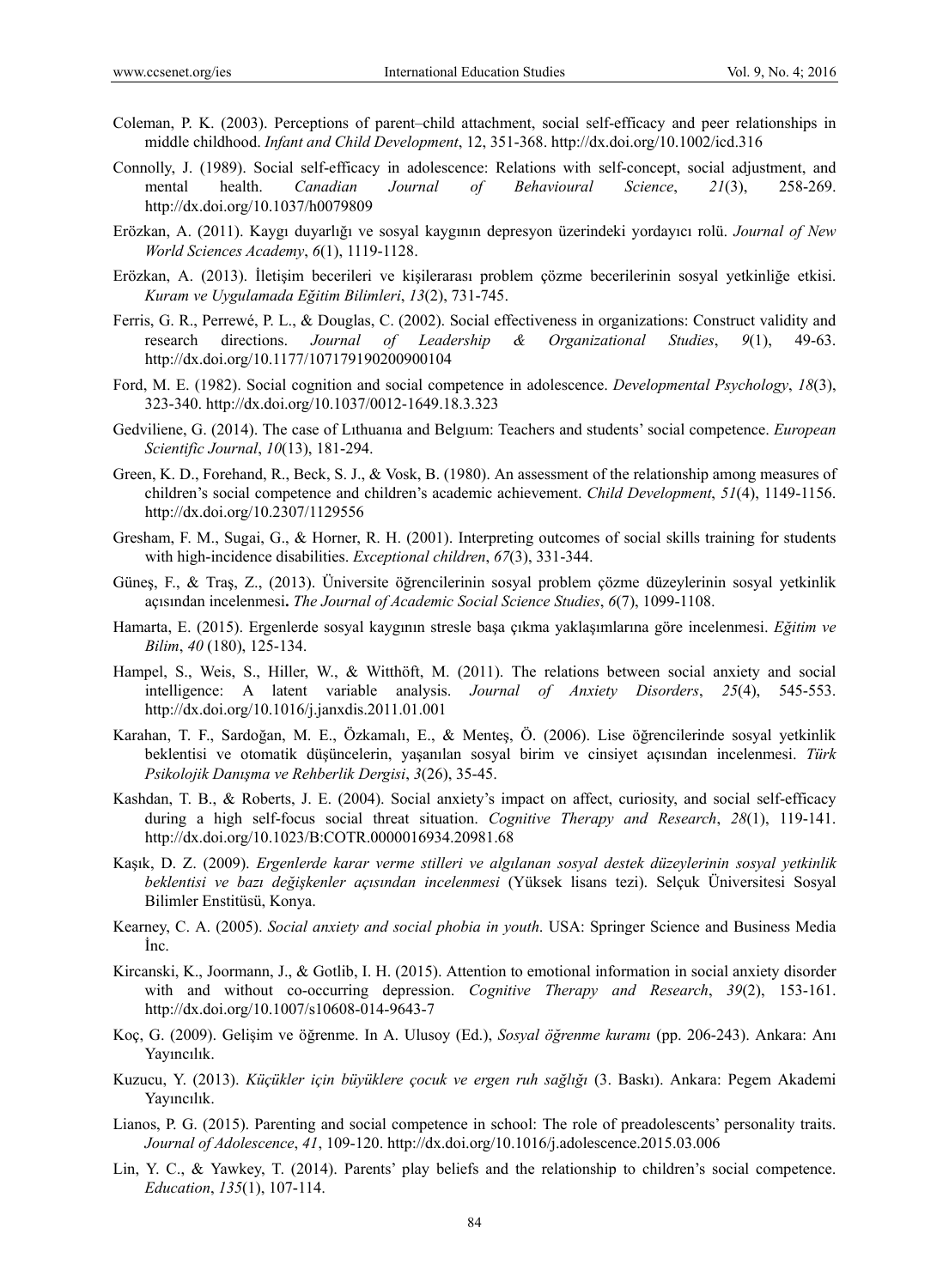- Magelinskaitė, Š., Kepalaitė, A., & Legkauskas, V. (2014). Relationship between social competence, learning motivation, and school anxiety in primary school. *Procedia-Social and Behavioral Sciences*, *116*, 2936-2940. http://dx.doi.org/10.1016/j.sbspro.2014.01.683
- Malik, F., & Shujja, S. (2013). Social competence and school systems as predictor of academic achievement in high and low achieving Pakistani school children. *Journal of Behavioural Sciences*, *23*(1), 77-92.
- Márquez, P. G. O., Martín, R. P., & Brackett, M. A. (2006). Relating emotional intelligence to social competence and academic achievement in high school students. *Psicothema*, *18*, 118-123.
- Özbay, Y., & Palancı, M. (2001). *Sosyal kaygı ölçeği: Geçerlik güvenirlik çalışması*. VI. Ulusal Psikolojik Danışma ve Rehberlik Kongresinde sunulan bildiri, Ortadoğu Teknik Üniversitesi, Ankara.
- Payne, R., & Jahoda, A. (2004). The glasgow social self-efficacy scale a new scale for measuring social self‐efficacy in people with intellectual disability. *Clinical Psychology & Psychotherapy*, *11*(4), 265-274. http://dx.doi.org/10.1002/cpp.412
- Raffray, T., Bond, T. L. Y., & Pelissolo, A. (2011). Correlates of insomnia in patients with social phobia: Role of depression and anxiety. *Psychiatry Research*, *189*(2), 315-317. http://dx.doi.org/10.1016/j.psychres.2011.03.004
- Richards, J. M., Patel, N., Daniele-Zegarelli, T., MacPherson, L., Lejuez, C. W., & Ernst, M. (2015). Social anxiety, acute social stress, and reward parameters interact to predict risky decision-making among adolescents. *Journal of Anxiety Disorders*, *29*, 25-34. http://dx.doi.org/10.1016/j.janxdis.2014.10.001
- Rose‐Krasnor, L. (1997). The nature of social competence: A theoretical review. *Social development*, *6*(1), 111-135. http://dx.doi.org/10.1111/j.1467-9507.1997.tb00097.x
- Sarıçam, H., Akın, A., Akın, U., & Çardak, M. (2013). Algılanan sosyal yetkinlik ölçeğinin Türkçeye uyarlanması: Geçerlik ve güvenirlik çalışması. *The Journal of Academic Social Science Studies*, *6*(3), 591-600.
- Seçer, İ. (2013). *SPSS ve LISREL ile pratik veri analizi*. Ankara: Anı Yayıncılık.
- Sumi, K. (2011). Relations of social problem solving with interpersonal competence in Japanese students. *Psychological Reports*, *109*(3), 976-982. http://dx.doi.org/10.2466/07.20.21.28.PR0.109.6.976-982
- Ten-Dam, G., & Volman, M. (2007). Educating for adulthood or for citizenship: Social competence as an educational goal. *European Journal of Education*, *42*(2), 281-298. http://dx.doi.org/10.1111/j.1465-3435.2007.00295.x
- Thomasson, P., & Psouni, E. (2010). Social anxiety and related social impairment are linked to self-efficacy and dysfunctional coping. *Scandinavian Journal of Psychology*, 51, 171-178. http://dx.doi.org/10.1111/j.1467-9450.2009.00731.x
- Torres, M. V. T., Cardelle-Elawar, M., Mena, M. J. B., & Sanchez, A. M. M. (2003). Social background, gender and self-reported social competence in 11-and 12-year-old Andalusian children. *Electronic Journal of Research in Educational Psychology*, *1*(2), 38-56.
- Traş, Z., & Arslan, E. (2013). Ergenlerde sosyal yetkinliğin, algılanan sosyal destek açısından incelenmesi. *İlköğretim Online*, *12*(4). 1133-1140.
- Türe, H. (2009). *Celal Bayar Üniversitesi Tıp Fakültesi öğrencilerinde sosyal kaygı düzeyini etkileyen faktörler* (Uzmanlık tezi). Celal Bayar Üniversitesi Tıp Fakültesi, Manisa.
- Usher, L. V., Burrows, C. A., Schwartz, C. B., & Henderson, H. A. (2015). Social competence with an unfamiliar peer in children and adolescents with high functioning autism: Measurement and individual differences. *Research in Autism Spectrum Disorders*, *17*, 25-39. http://dx.doi.org/10.1016/j.rasd.2015.05.005
- Zhang, F., You, Z., Fan, C., Gao, C., Cohen, R., Hsueh, Y., & Zhou, Z. (2014). Friendship quality, social preference, proximity prestige, and self-perceived social competence: Interactive influences on children's loneliness. *Journal of School Psychology*, *52*(5), 511-526. http://dx.doi.org/10.1016/j.jsp.2014.06.001
- Zsolnai, A. (2002). Relationship between children's social competence, learning motivation and school achievement. *Educational psychology*, *22*(3), 317-329. http://dx.doi.org/10.1080/01443410220138548